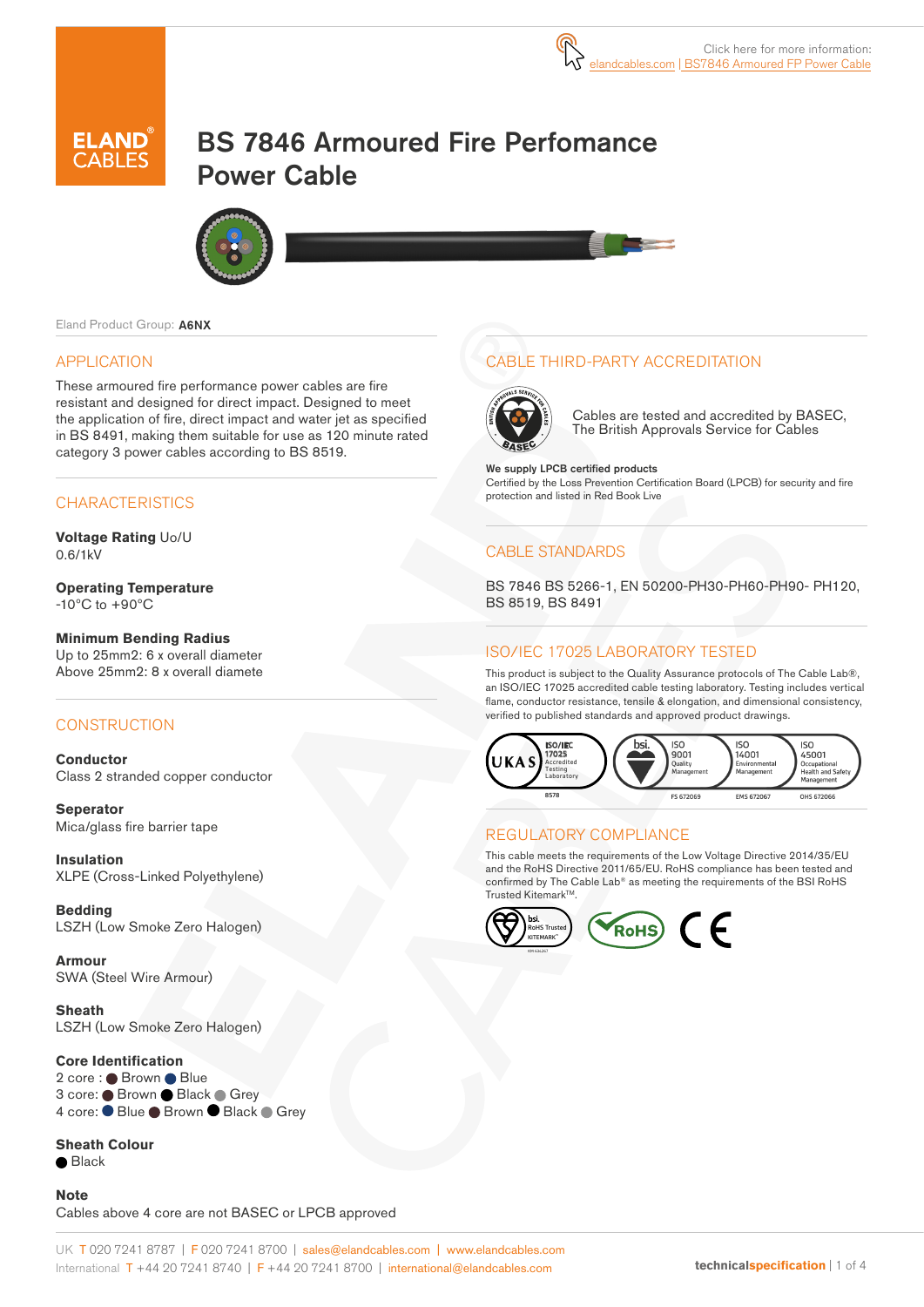## DIMENSIONS

| ELAND PART NO. | NO. OF<br>CORES           | NOMINAL CROSS<br>SECTIONAL AREA<br>mm <sup>2</sup> | <b>INSULATION RADIAL</b><br><b>THICKNESS</b><br>mm | <b>GALVANISED STEEL</b><br>ARMOUR WIRE DIAMETER   RADIAL THICKNESS<br>mm | <b>OUTER SHEATH</b><br>mm | <b>OUTER SHEATH</b><br><b>DIAMETER</b><br>mm | <b>NOMINAL</b><br>WEIGHT<br>kg/km |
|----------------|---------------------------|----------------------------------------------------|----------------------------------------------------|--------------------------------------------------------------------------|---------------------------|----------------------------------------------|-----------------------------------|
| A6NX02040BK    | $\overline{2}$            | 4                                                  | 0.7                                                | 1.25                                                                     | 1.4                       | 20                                           | 755                               |
| A6NX02060BK    | $\sqrt{2}$                | 6                                                  | 0.7                                                | 1.25                                                                     | 1.4                       | 20                                           | 815                               |
| A6NX0210BK     | $\mathbf 2$               | 10                                                 | $0.7\,$                                            | 1.25                                                                     | 1.5                       | 20                                           | 830                               |
| A6NX0216BK     | $\mathbf{2}$              | 16                                                 | 0.7                                                | 1.25                                                                     | 1.5                       | 22                                           | 860                               |
| A6NX0225BK     | $\mathbf 2$               | 25                                                 | 0.9                                                | 1.25                                                                     | 1.6                       | 25.4                                         | 1050                              |
| A6NX0235BK     | $\mathbf{2}$              | 35                                                 | 0.9                                                | 1.6                                                                      | 1.7                       | 29.2                                         | 1450                              |
| A6NX0250BK     | $\mathbf{2}$              | 50                                                 | $\mathbf{1}$                                       | 1.6                                                                      | 1.8                       | 25                                           | 1700                              |
| A6NX0270BK     | $\sqrt{2}$                | 70                                                 | 1.1                                                | 1.6                                                                      | 1.9                       | 28                                           | 2250                              |
| A6NX0295BK     | $\mathbf{2}$              | 95                                                 | 1.1                                                | $\overline{2}$                                                           | $\mathbf{2}$              | 32                                           | 3050                              |
| A6NX0212BK     | $\overline{2}$            | 120                                                | 1.2                                                | $\mathbf{2}$                                                             | 2.1                       | 35                                           | 3650                              |
| A6NX02150BK    | 2                         | 150                                                | 1.4                                                | $\overline{2}$                                                           | 2.2                       | 39                                           | 4350                              |
| A6NX02185BK    | $\sqrt{2}$                | 185                                                | 1.6                                                | 2.5                                                                      | 2.4                       | 44                                           | 5650                              |
| A6NX02240BK    | 2                         | 240                                                | 1.7                                                | 2.5                                                                      | 2.5                       | 47                                           | 6950                              |
| A6NX02300BK    | $\sqrt{2}$                | 300                                                | 1.8                                                | 2.5                                                                      | 2.6                       | 52                                           | 8350                              |
| A6NX02400BK    | $\mathbf 2$               | 400                                                | $\mathbf{2}$                                       | 2.5                                                                      | 2.8                       | 58                                           | 11030                             |
| A6NX03040BK    | 3                         | $\overline{4}$                                     | 0.7                                                | 1.25                                                                     | 1.4                       | 20                                           | 731                               |
| A6NX03060BK    | 3                         | 6                                                  | 0.7                                                | 1.25                                                                     | 1.4                       | 20                                           | 820                               |
| A6NX0310BK     | 3                         | 10                                                 | 0.7                                                | 1.25                                                                     | 1.5                       | 21                                           | 920                               |
| A6NX0316BK     | 3                         | 16                                                 | 0.7                                                | 1.25                                                                     | 1.6                       | 23.5                                         | 1020                              |
| A6NX0325BK     | $\ensuremath{\mathsf{3}}$ | 25                                                 | 0.9                                                | 1.6                                                                      | 1.7                       | 28.4                                         | 1600                              |
| A6NX0335BK     | 3                         | 35                                                 | 0.9                                                | 1.6                                                                      | 1.8                       | 31.3                                         | 1950                              |
| A6NX0350BK     | $\ensuremath{\mathsf{3}}$ | 50                                                 | $\overline{1}$                                     | 1.6                                                                      | 1.8                       | 28                                           | 2250                              |
| A6NX0370BK     | 3                         | 70                                                 | 1.1                                                | 1.6                                                                      | 1.9                       | 31                                           | 2000                              |
| A6NX0395BK     | 3                         | 95                                                 | 1.1                                                | $\mathbf{2}$                                                             | 2.1                       | 36                                           | 4100                              |
| A6NX03120BK    | 3                         | 120                                                | 1.2                                                | $\sqrt{2}$                                                               | 2.2                       | 39                                           | 4950                              |
| A6NX03150BK    | 3                         | 150                                                | 1.4                                                | 2.5                                                                      | 2.3                       | 44                                           | 6350                              |
| A6NX03185BK    | 3                         | 185                                                | 1.6                                                | 2.5                                                                      | 2.4                       | 49                                           | 7600                              |
| A6NX03240BK    | 3                         | 240                                                | 1.7                                                | 2.5                                                                      | 2.6                       | 54                                           | 9550                              |
| A6NX03300BK    | 3                         | 300                                                | 1.8                                                | 2.5                                                                      | 2.7                       | 58                                           | 11550                             |
| A6NX03400BK    | 3                         | 400                                                | $\sqrt{2}$                                         | 2.5                                                                      | 2.9                       | 65                                           | 14400                             |
| A6NX04040BK    | 4                         | $\overline{4}$                                     | 0.7                                                | 1.25                                                                     | 1.4                       | 20                                           | 812                               |
| A6NX04060BK    | 4                         | 6                                                  | 0.7                                                | 1.25                                                                     | 1.5                       | 20.2                                         | 855                               |
| A6NX0410BK     | 4                         | $10$                                               | 0.7                                                | 1.25                                                                     | 1.5                       | 22.5                                         | 920                               |
| A6NX0416BK     | 4                         | 16                                                 | 0.7                                                | 1.25                                                                     | 1.6                       | 25.1                                         | 1250                              |
| A6NX0425BK     | 4                         | 25                                                 | 0.9                                                | 1.6                                                                      | 1.7                       | 30.8                                         | 1850                              |
| A6NX0435BK     | 4                         | 35                                                 | 0.9                                                | 1.6                                                                      | 1.8                       | 33.7                                         | 2300                              |
| A6NX0450BK     | 4                         | 50                                                 | $\mathbf{1}$                                       | 1.6                                                                      | 1.9                       | 31                                           | 2800                              |
| A6NX0470BK     | $\overline{4}$            | 70                                                 | 1.1                                                | $\overline{2}$                                                           | 2.1                       | 36                                           | 4050                              |
| A6NX0495BK     | 4                         | 95                                                 | 1.1                                                | $\sqrt{2}$                                                               | $2.2\,$                   | 40                                           | 5200                              |
| A6NX04120BK    | $\overline{4}$            | 120                                                | 1.2                                                | 2.5                                                                      | 2.3                       | 45                                           | 6700                              |
| A6NX04150BK    | $\overline{4}$            | 150                                                | 1.4                                                | 2.5                                                                      | 2.4                       | 50                                           | 8000                              |
| A6NX04185BK    | $\overline{4}$            | 185                                                | 1.6                                                | $2.5\,$                                                                  | 2.6                       | 54                                           | 9750                              |
| A6NX04240BK    | 4                         | 240                                                | 1.7                                                | 2.5                                                                      | 2.7                       | 60                                           | 12250                             |
| A6NX04300BK    | $\overline{4}$            | 300                                                | 1.8                                                | 2.5                                                                      | 2.9                       | 67                                           | 14850                             |
| A6NX04400BK    | 4                         | 400                                                | $\sqrt{2}$                                         | 3.15                                                                     | 3.2                       | 77                                           | 19600                             |
| A6NX07025BK    | $7\,$                     | 2.5                                                | 0.7                                                | 1.25                                                                     | 1.4                       | 20                                           | 865                               |
| A6NX07040BK    | $\,7$                     | 4                                                  | 0.7                                                | 1.25                                                                     | 1.5                       | 20                                           | 943                               |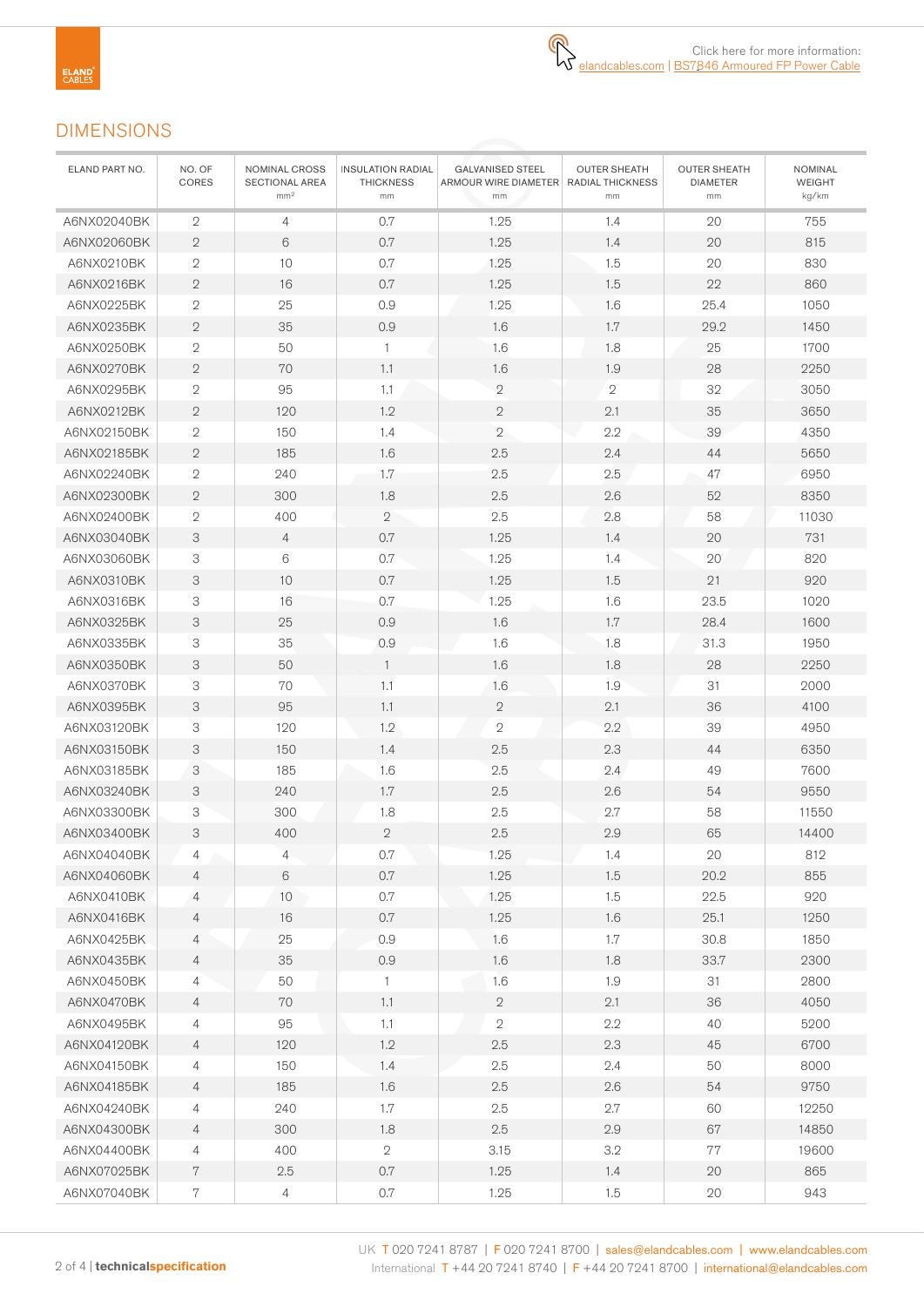

# **CONDUCTORS**

| NOMINAL CROSS SECTIONAL AREA<br>mm <sup>2</sup> | MAXIMUM RESISTANCE OF CONDUCTOR AT 20°C<br>ohms/km |
|-------------------------------------------------|----------------------------------------------------|
| $\overline{4}$                                  | 4.61                                               |
| 6                                               | 3.08                                               |
| 10                                              | 1.83                                               |
| 16                                              | 1.15                                               |
| 25                                              | 0.727                                              |
| 35                                              | 0.524                                              |
| 50                                              | 0.387                                              |
| 70                                              | 0.268                                              |
| 95                                              | 0.193                                              |
| 120                                             | 0.153                                              |
| 150                                             | 0.124                                              |
| 185                                             | 0.0991                                             |
| 240                                             | 0.0754                                             |
| 300                                             | 0.0601                                             |
| 400                                             | 0.047<br>A.                                        |

# ELECTRICAL CHARACTERISTICS

#### Current Carrying Capacity

| NOMINAL CROSS<br><b>SECTIONAL AREA</b> | 2 CORE                     |                  |                | 3 AND 4 CORE               |                  |                |
|----------------------------------------|----------------------------|------------------|----------------|----------------------------|------------------|----------------|
| mm <sup>2</sup>                        | Single-Phase               |                  |                | Three-Phase                |                  |                |
|                                        | <b>Laid Direct</b><br>Amps | In Ducts<br>Amps | In Air<br>Amps | <b>Laid Direct</b><br>Amps | In Ducts<br>Amps | In Air<br>Amps |
| $\overline{4}$                         | 65                         | 53               | 55             | 55                         | 45               | 47             |
| 6                                      | 81                         | 67               | 70             | 69                         | 56               | 59             |
| 10                                     | 109                        | 89               | 95             | 92                         | 75               | 82             |
| 16                                     | 141                        | 115              | 126            | 119                        | 96               | 107            |
| 25                                     | 183                        | 148              | 164            | 152                        | 124              | 140            |
| 35                                     | 219                        | 178              | 202            | 182                        | 149              | 172            |
| 50                                     | 259                        | 211              | 244            | 217                        | 177              | 209            |
| 70                                     | 317                        | 260              | 306            | 266                        | 218              | 263            |
| 95                                     | 381                        | 313              | 378            | 319                        | 263              | 324            |
| 120                                    | 433                        | 357              | 437            | 363                        | 300              | 346            |
| 150                                    | 485                        | 401              | 499            | 409                        | 338              | 430            |
| 185                                    | 547                        | 455              | 576            | 458                        | 382              | 495            |
| 240                                    | 632                        | 527              | 680            | 529                        | 442              | 584            |
| 300                                    | 708                        | 592              | 775            | 592                        | 496              | 672            |
| 400                                    | 799                        | 669              | 892            | 667                        | 570              | 766            |